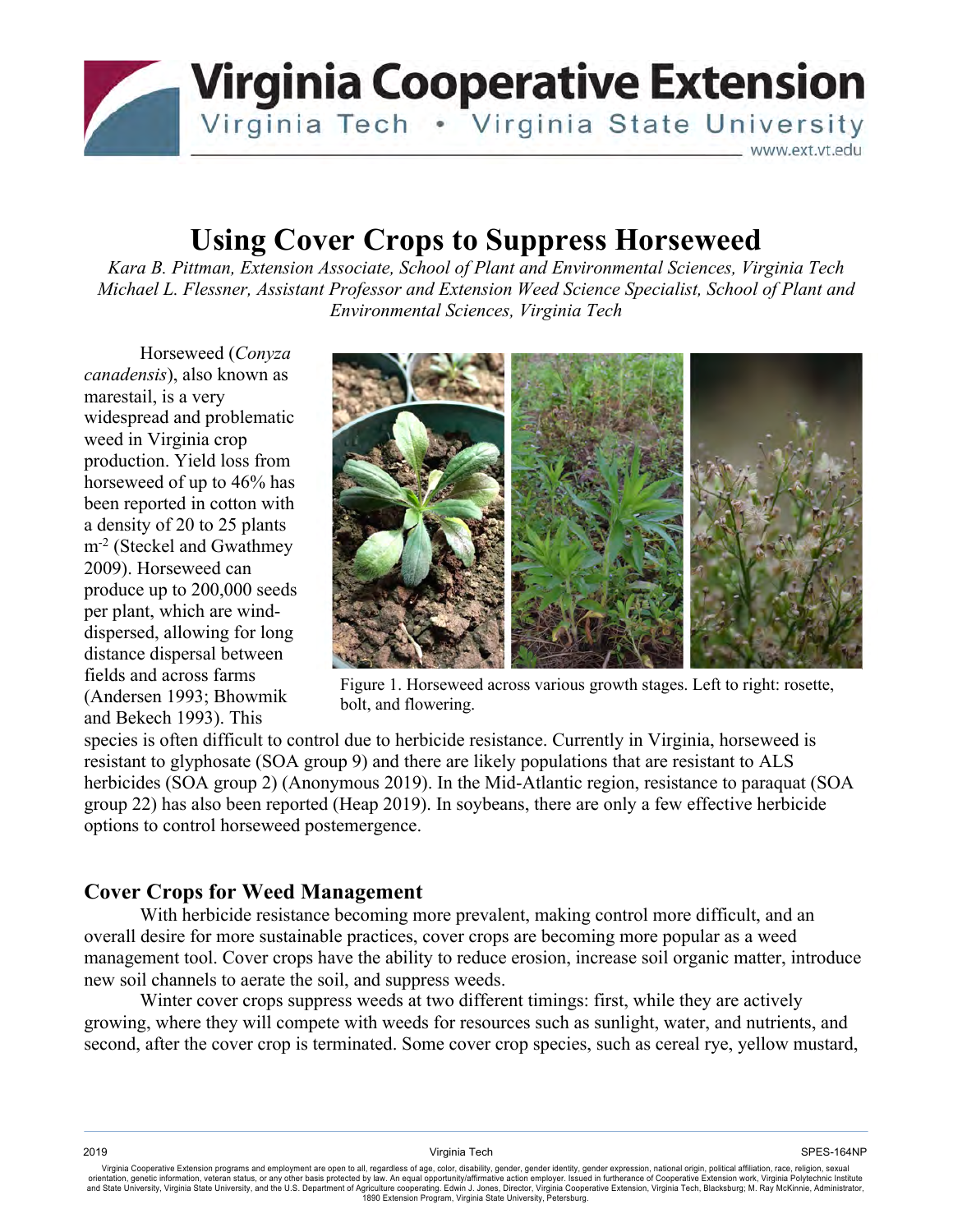and rapeseed, can exude allelopathic chemicals that negatively impact weed establishment while they are actively growing and those chemicals can linger in the soil early into the cash crop season. Once terminated, cover crops can create a mulch layer on the soil surface that will block germination cues and provide a physical barrier to prevent weed growth (Mirsky et al. 2013). Small grain or grass cover crop species have higher carbon-to-nitrogen ratios compared to legume and brassica cover crop species. Nitrogen immobilization can occur if a cover crop residue has a C:N ratio of greater than 30:1 (Herbert et al. 2017). Therefore, some grass cover crops may suppress weeds by N stress, but also have potential to stress the cash crop.

Horseweed has two germination periods, in the fall and in the spring of the year (Bhowmik and Bekech 1993; Main et al. 2006). With multiple germination timings, control can become much more complicated. With these two timings of weed suppression, winter cover crops have a unique ability to target both germination periods of horseweed.

To achieve weed suppression using cover crops, gaining biomass is particularly important. To do this, it is important to have a healthy stand. Planting the cover crop with a drill is recommended over broadcasting seed. Also, provide time to allow the cover crop to gain as much biomass as possible before termination. Plant earlier or better yet, delay termination to help expand the season and maximize biomass. Our research indicates that most cover crop species maximize biomass by about May  $1<sup>st</sup>$  in Virginia. Greater biomass creates a thicker mulch layer that will take longer to break down, extending the weed suppression period.

Cover crop species selection is also important when using cover crops to suppress weeds. Poor candidates are species that typically winter-kill, such as forage radish, field pea, and spring oats, because they won't survive the winter to be able to gain biomass until cover crop termination in the spring (Virginia NRCS). Typically, cereal rye is known to gain the most biomass and therefore is one of the best cover crop species for weed suppression.

#### **Research Results**

Research experiments were conducted in Blacksburg and Blackstone, Virginia over two years to determine if cover crop species could suppress horseweed and what species or mixtures were the most effective. Two fall-applied residual herbicides were included in the experiments for comparison.

Treatments (cover crops or herbicides) and seeding or application rate are included in Table 1. These treatments were either planted or applied in the fall, approximately late September to mid-October. Horseweed densities were collected in mid-March to determine if the cover crop was suppressing horseweed through the winter. After the cover crops were terminated by rolling, the plots were split in half to plant corn and soybean. Six weeks after termination, visible horseweed suppression ratings were taken from 0 (no suppression) to 100 (complete suppression) compared to the no cover check. At the end of the season, prior to harvest, horseweed biomass samples and crop yield were taken.

Across cover crop treatments, the cereal rye alone and cereal rye-containing mixtures obtained greater biomasses, 6,800 to 7,200 lbs per acre, compared to the two legume species, crimson clover and hairy vetch, in monoculture, 3,000 lbs per acre.

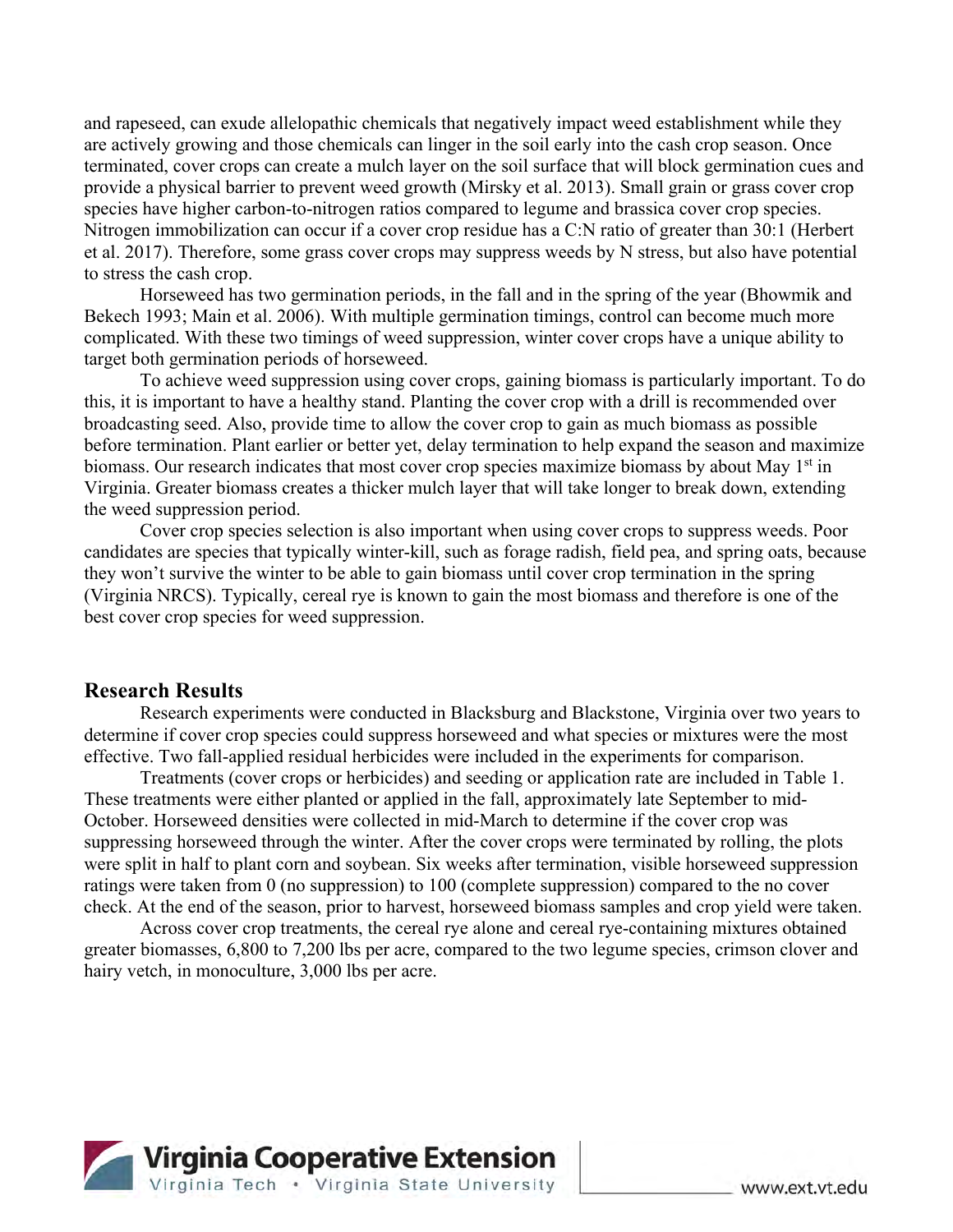| Treatment | Species 1                                | Species 2               | Species 3                      | Species 1<br>Seeding<br>Rate | Species 2<br>Seeding<br>Rate | Species 3<br>Seeding<br>Rate |
|-----------|------------------------------------------|-------------------------|--------------------------------|------------------------------|------------------------------|------------------------------|
|           |                                          |                         |                                |                              |                              |                              |
|           |                                          |                         |                                | -lbs per acre-------------   |                              |                              |
| 1         | Cereal Rye                               |                         |                                | 112                          |                              |                              |
| 2         | Crimson Clover                           | ---                     | ---                            | 20                           |                              |                              |
| 3         | Hairy Vetch                              |                         |                                | 25                           |                              |                              |
| 4         | Forage Radish                            |                         | $---$                          | 8                            |                              |                              |
| 5         | Cereal Rye                               | Crimson Clover          |                                | 45                           | 14                           |                              |
| 6         | Cereal Rye                               | Hairy Vetch             |                                | 45                           | 18                           |                              |
| 7         | Cereal Rye                               | Forage Radish           | ---                            | 62                           | $\overline{4}$               | ---                          |
| 8         | Cereal Rye                               | Forage Radish           | Crimson Clover                 | 34                           | 2                            | 12                           |
| 9         | Cereal Rye                               | Forage Radish           | Hairy Vetch                    | 34                           | 2                            | 15                           |
|           | Herbicide Product                        | <b>Application Rate</b> | Herbicide Active Ingredient    |                              |                              |                              |
|           |                                          | oz per acre             |                                |                              |                              |                              |
| 10        | Canopy                                   | 3                       | Metribuzin + Chlorimuron-ethyl |                              |                              |                              |
| 11        | Valor                                    | 3                       | Flumioxazin                    |                              |                              |                              |
| 12        | Nontreated check (no cover or herbicide) |                         |                                |                              |                              |                              |

Table 1. Cover crop monoculture and mixture seeding rates and herbicide rates used in this study.

In mid-March, all cover crop species had a horseweed density of >1 plant per square foot compared to the nontreated check, which had 8.8 and 2.4 plants per square foot in Blacksburg and Blackstone, respectively (Figure 2). There was no difference in horseweed density between cereal ryecontaining cover crop treatments and legume monocultures or between monocultures and mixtures indicating that all cover crop treatments, except forage radish alone, suppressed horseweed up to 97% compared to the no cover crop check.



Figure 2. Horseweed counts taken in mid-March that show the impact in horseweed density from actively growing cover crops and fall-applied herbicides.

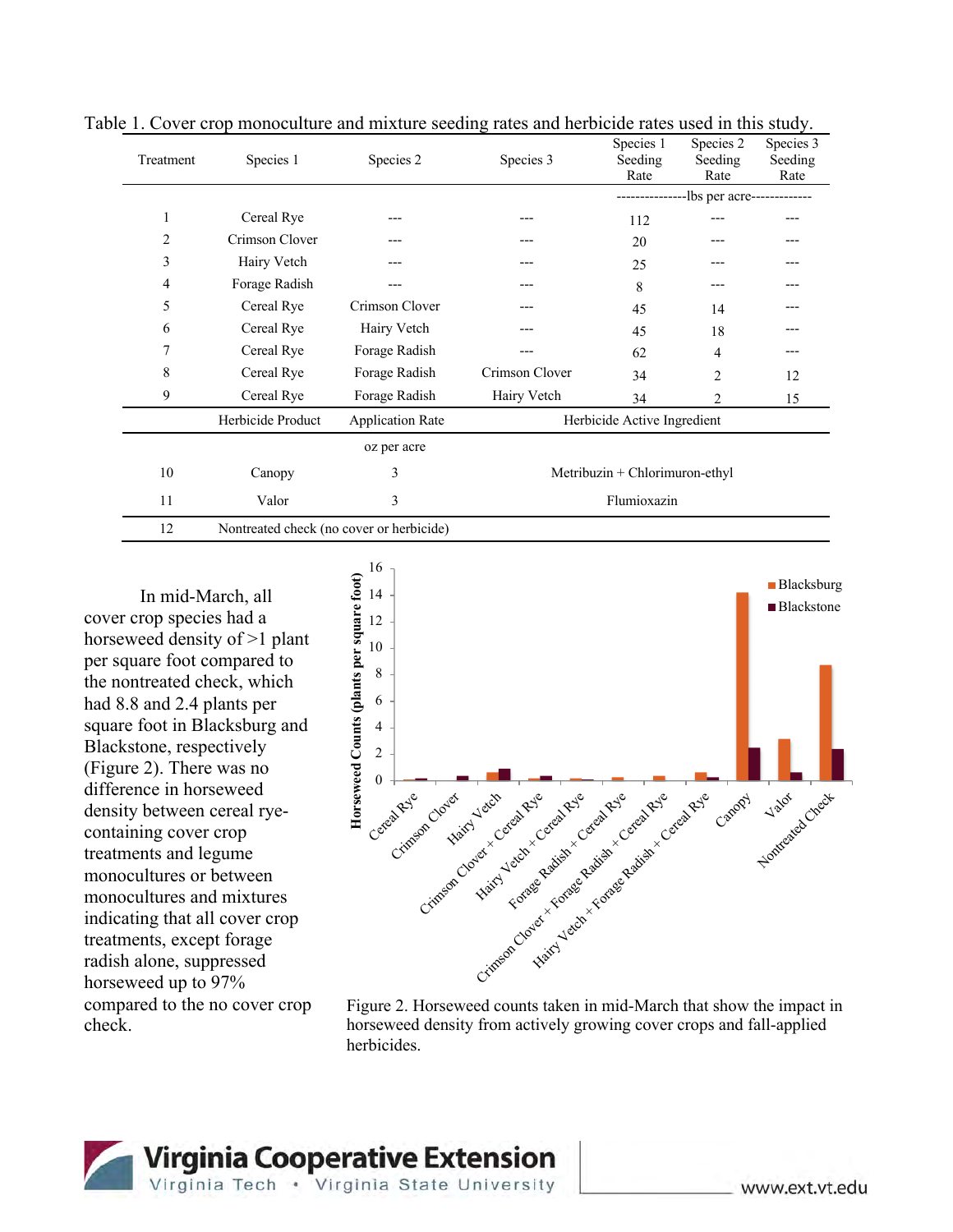

Figure 3. Comparison of horseweed populations between a no cover plot and a cover crop mixture of cereal rye and hairy vetch.



Figure 4. Horseweed biomass collected just prior to corn and soybean harvest.

Six weeks after cover crop termination, horseweed suppression varied by corn and soybean and year, ranging from 55 to 95% suppression of horseweed (Figure 3). There were no differences in suppression between the cereal rye-containing cover crop treatments and legume monocultures. Horseweed suppression in one site-year from cover crop treatments reached 95%. However, this wasn't always the case, so this research demonstrates that cover crops can be used as part of a weed management program for horseweed but alone will not provide season long suppression.

Prior to corn and soybean harvest, horseweed biomass was collected. Horseweed biomass was reduced 66 to 95% in the cover crop treatments compared to the nontreated check in the soybean experiments and two site-years of the corn study (Figure 4). This was not consistent across all studies. In the 2016-17 corn studies, there was more biomass collected from the crimson clover treatment than the nontreated check.

Yield in corn was more affected by the horseweed suppression from the cover crops compared to the soybean yield. There was a loss of 10.6 bushels per acre when

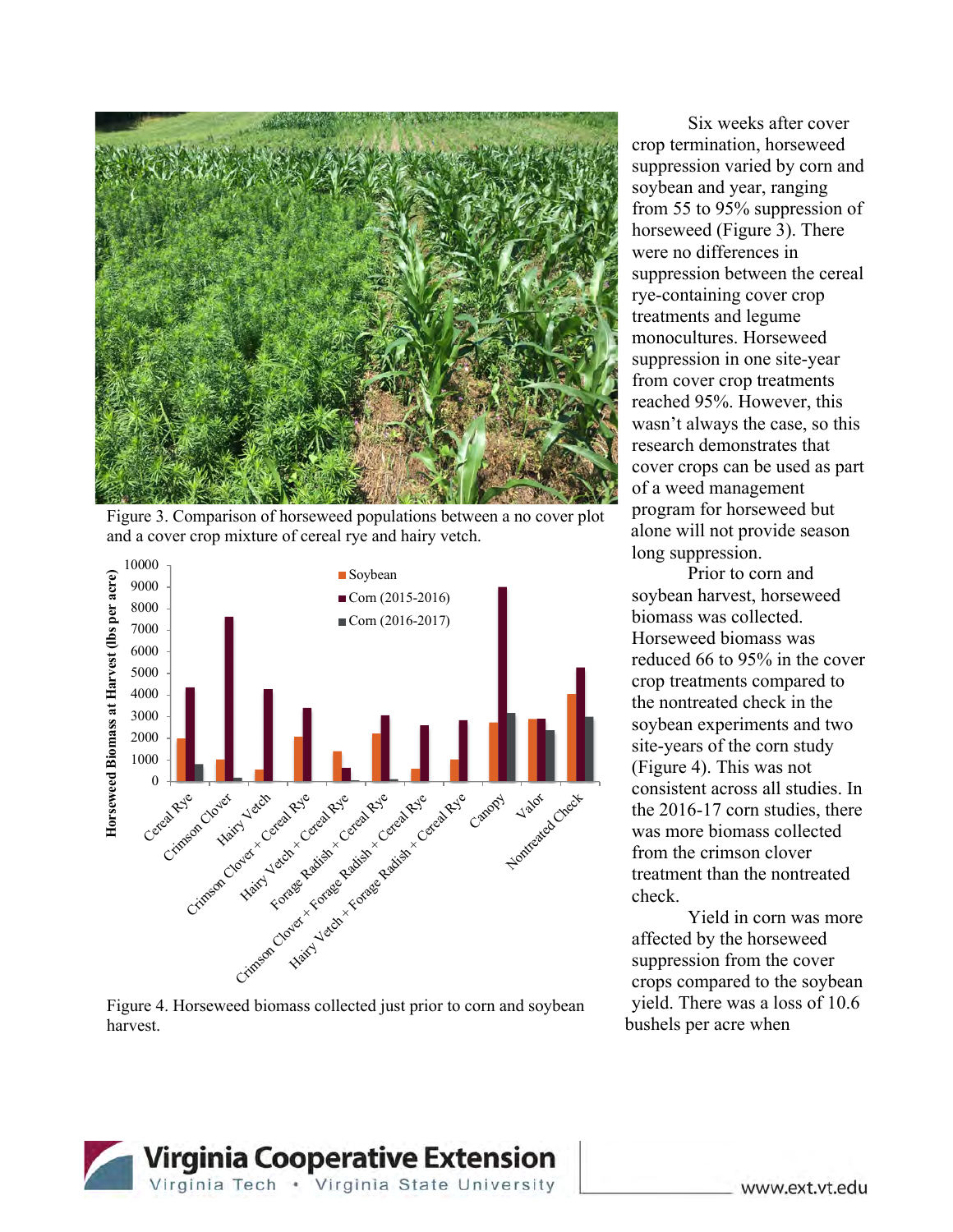horseweed was not controlled in the cover crop treatments, whereas the loss was much greater when there was no cover crop treatment to provide horseweed suppression, 36.7 bushels per acre. In soybeans, there was no difference in yield loss that can be attributed to horseweed suppression from the cover crop treatments.

The fall-applied herbicide treatments, Canopy (metribuzin + chlorimuron) and Valor (flumioxazin), were not as effective at controlling horseweed as the cover crop mixtures. When taking horseweed counts in March, Valor and Canopy performed similarly to the nontreated check. In Blacksburg, where there was more horseweed pressure, Canopy resulted in greater horseweed density than the nontreated check. In this instance, Canopy controlled other winter annual weeds, which reduced competition and allowed horseweed to thrive (Figure 5). At 6 weeks after cover crop termination, Valor suppressed horseweed more than Canopy but neither provided greater suppression than any of the cover crop treatments.

## **Management Implications**

Our research shows that cover crops can be used as a weed management tactic to suppress



Figure 5. Fall-applied residual herbicides, like Canopy (metribuzin  $+$  chlorimuron) shown here, can decrease winter annual weed pressure and reduce the competition for resources allowing horseweed to germinate and grow unchecked.

horseweed prior to planting and early in the cropping season. This, combined with other benefits of cover crops, is substantial. However, cover crops weren't able to provide season-long suppression of horseweed. Once the cover crop mulch degrades, horseweed is able to germinate and grow, therefore alternative weed control methods should be used to control horseweed after this point in the season. It is also important to use an effective burndown herbicide to control horseweed prior to planting. If the opportunity to control horseweed prior to planting a cash crop is missed, it will be difficult to control during the cash crop growing season.

While cereal rye is often chosen when growers want weed suppression, this research shows that for horseweed suppression, growers could incorporate legumes with cereal rye as well as use legume cover crop species alone. This allows for more flexibility when choosing a cover crop species or mixture because species can be chosen for other agronomic benefits, such as N fixation, without sacrificing weed suppression. For any cover crop to suppress weed, it is important to gain as much biomass as possible.